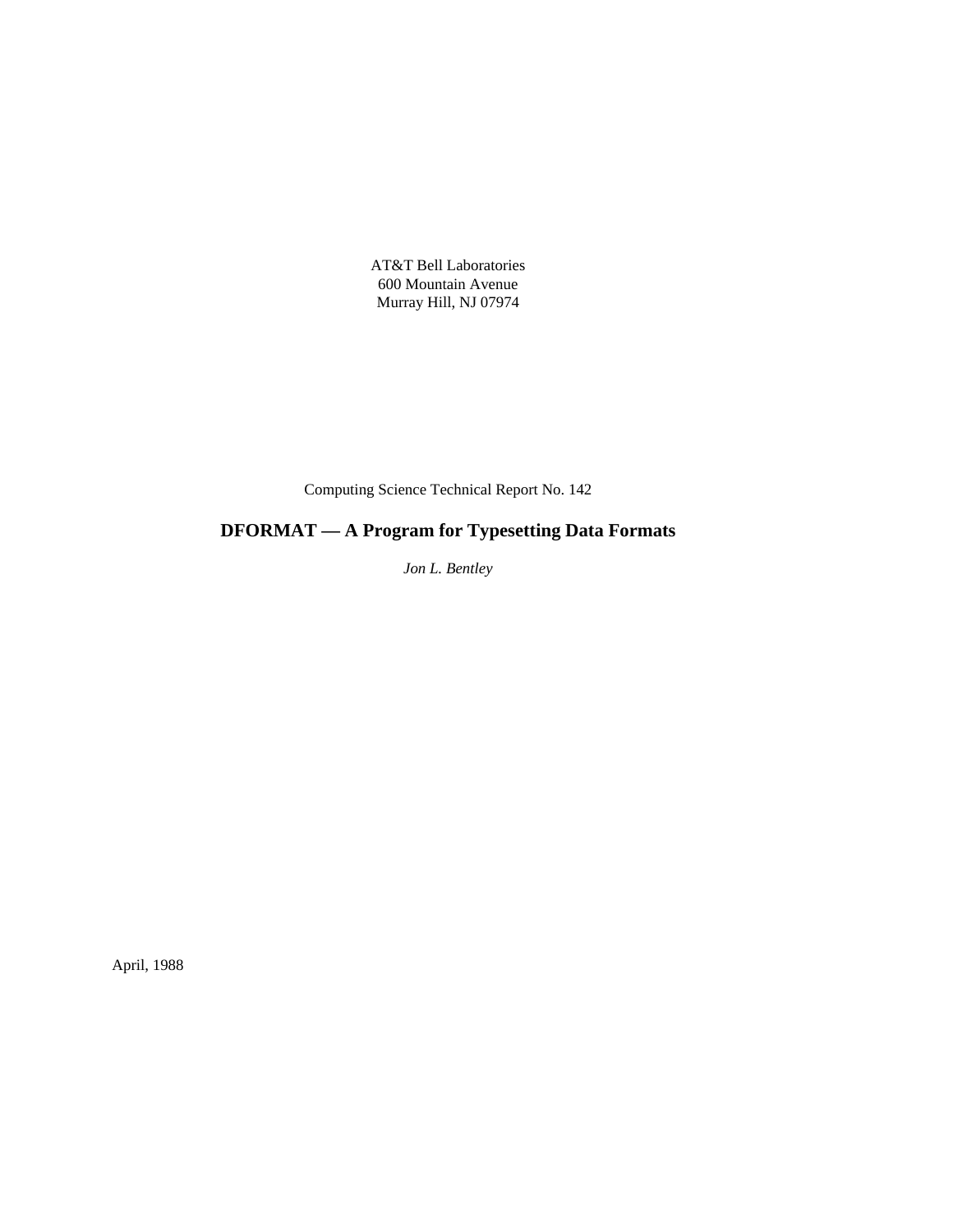# **DFORMAT — A Program for Typesetting Data Formats**

## *Jon L. Bentley*

AT&T Bell Laboratories 600 Mountain Avenue Murray Hill, NJ 07974

### *ABSTRACT*

Data formats ranging from computer words to packets on a data network are often described by pictures composed of rectangles. The PDP-8, for instance, uses this instruction format:

| PDP-8 Instr  | Op Code       |  |  | Page Address |  |
|--------------|---------------|--|--|--------------|--|
| Indirect Bit |               |  |  |              |  |
|              | Page-Zero Bit |  |  |              |  |

The DFORMAT program allows such diagrams to be included in TROFF documents. The above diagram is described as

```
.begin dformat
style bitwid .3
PDP-8 Instr
        0-2 Op Code
        3 Indirect Bit
        4 Page-Zero Bit
        5-11 Page Address
.end
```
DFORMAT is implemented as a preprocessor for the PIC language. Its implementation (about 100 lines of AWK) is included in this paper.

April, 1988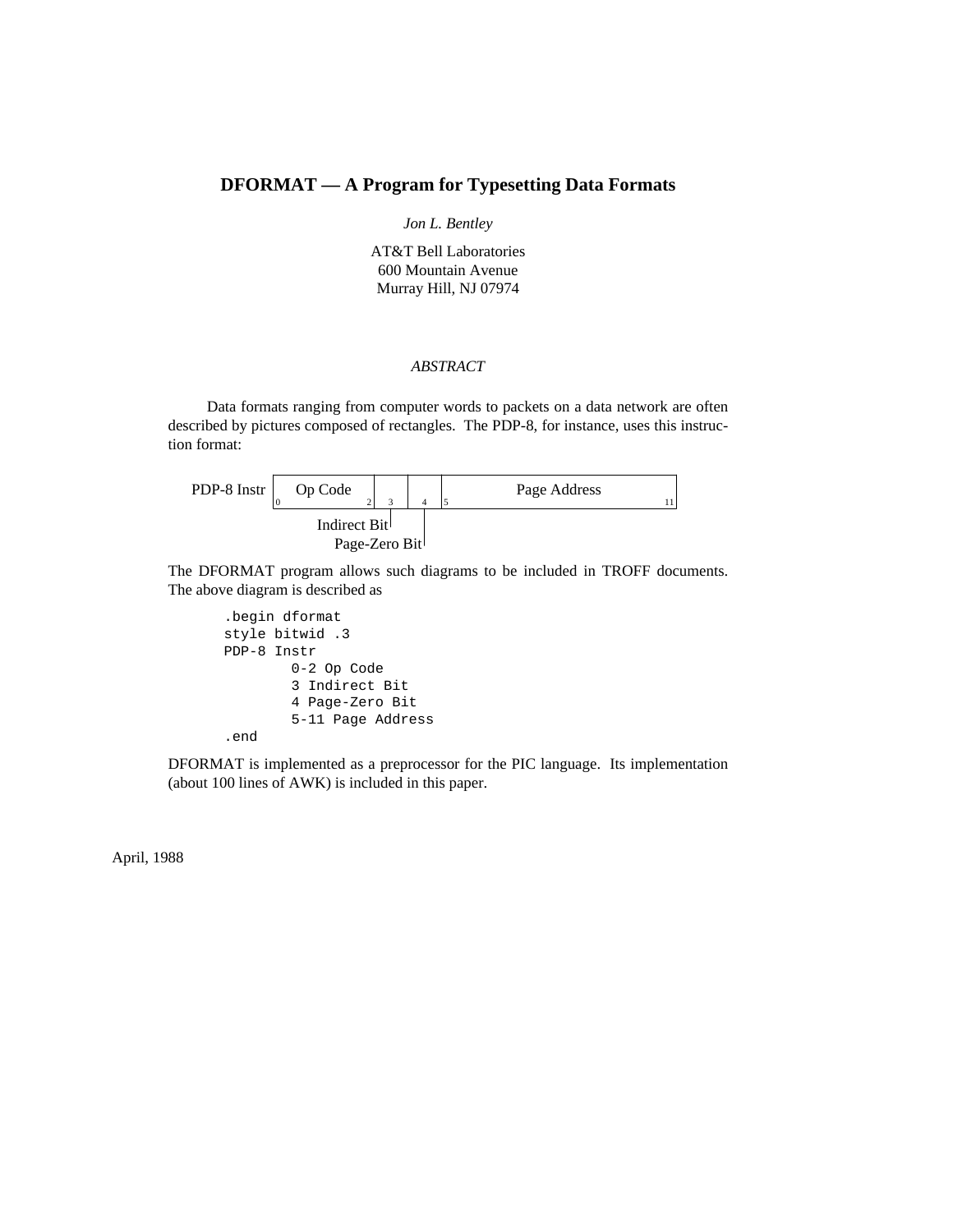# **DFORMAT — A Program for Typesetting Data Formats**

*Jon L. Bentley*

AT&T Bell Laboratories 600 Mountain Avenue Murray Hill, NJ 07974

#### **1. Simple Pictures**

This picture shows the format that the IBM System/360 uses for storing short integers, integers, and floating-point numbers (or shorts, ints, and floats, in C terminology):



Each line describes a *record* that contains several *fields*. The figure was described by this text in the input file:

```
.begin dformat
style bitwid 0.12
Short
        0 S
        1-15 Integer
Int
        0 S
        1-31 Integer
Float
        0 S
        1-7 Exponent
        8-31 Fraction
.end
```
The .begin dformat and .end lines delimit the DFORMAT input. The style line states that bits are rendered as 0.12 inches wide. Lines that start in column 1 name the records; subsequent lines that begin with white space give the field widths and names, in order. Because DFORMAT is a PIC preprocessor, the document is compiled with a pipeline like

dformat paper.in | pic | tbl | eqn | troff -ms >paper.out

The System/360 has five instruction formats: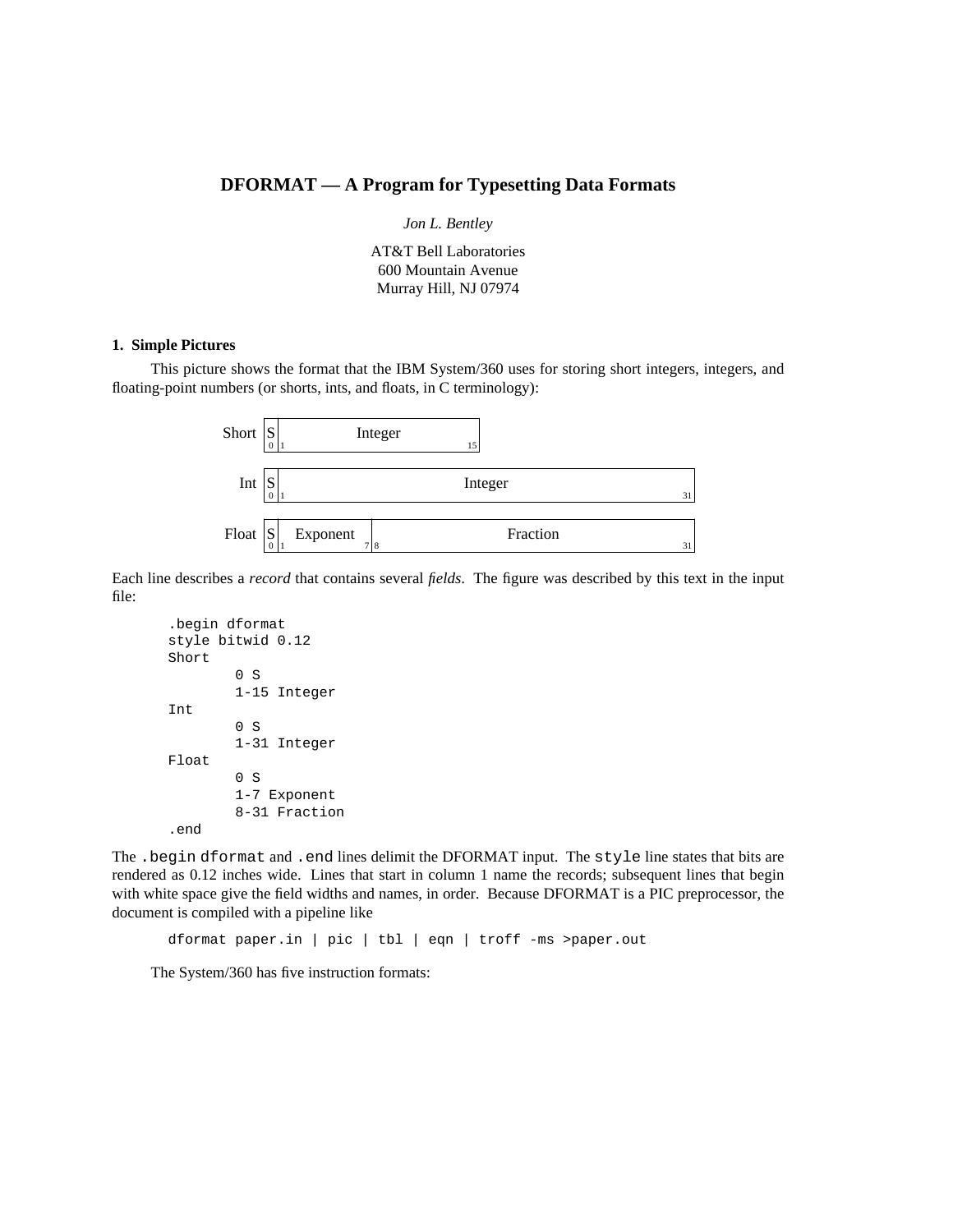

Because the ''Immediate Op'' text in the SI instruction is too long to fit in its box, DFORMAT places the text below the box and connects it with a line (as it did twice in the PDP-8 instruction format in the abstract). This picture is described as follows:

```
.begin dformat
style bitwid 0.08
RR
        0-7 Opcode
        8-11 R1
        12-15 R2
RX
        0-7 Opcode
        8-11 R1
        12-15 X2
        16-19 B2
        20-31 D2
...
.end
```
The  $style$  command can be viewed as an assignment of the value 0.08 inches to the parameter bitwid. The widest instruction format of 48 bits is therefore 3.84 inches across. The assignments persist between DFORMAT diagrams in a document; in most documents, therefore, the bitwid parameter is set only in the first picture.

Bits can be numbered with zero at the right; here is the instruction format of the UNIVAC 1103A:

| Instruction Word   OpCode | U Address | V Address |
|---------------------------|-----------|-----------|
|                           |           | 114       |

It was produced by this input:

```
.begin dformat
style bitwid 0.1
Instr
        35-30 OpCode
        29-15 U Address
        14-0 V Address
.end
```
These examples illustrate the typical use of DFORMAT. Simple pictures are simply described; this level of detail is sufficient for most users. Section 2 describes additional parameters for controlling pictures, and Section 3 contains several more sophisticated examples. If the built-in parameters aren't enough, Section 4 describes how you might tinker with the implementation.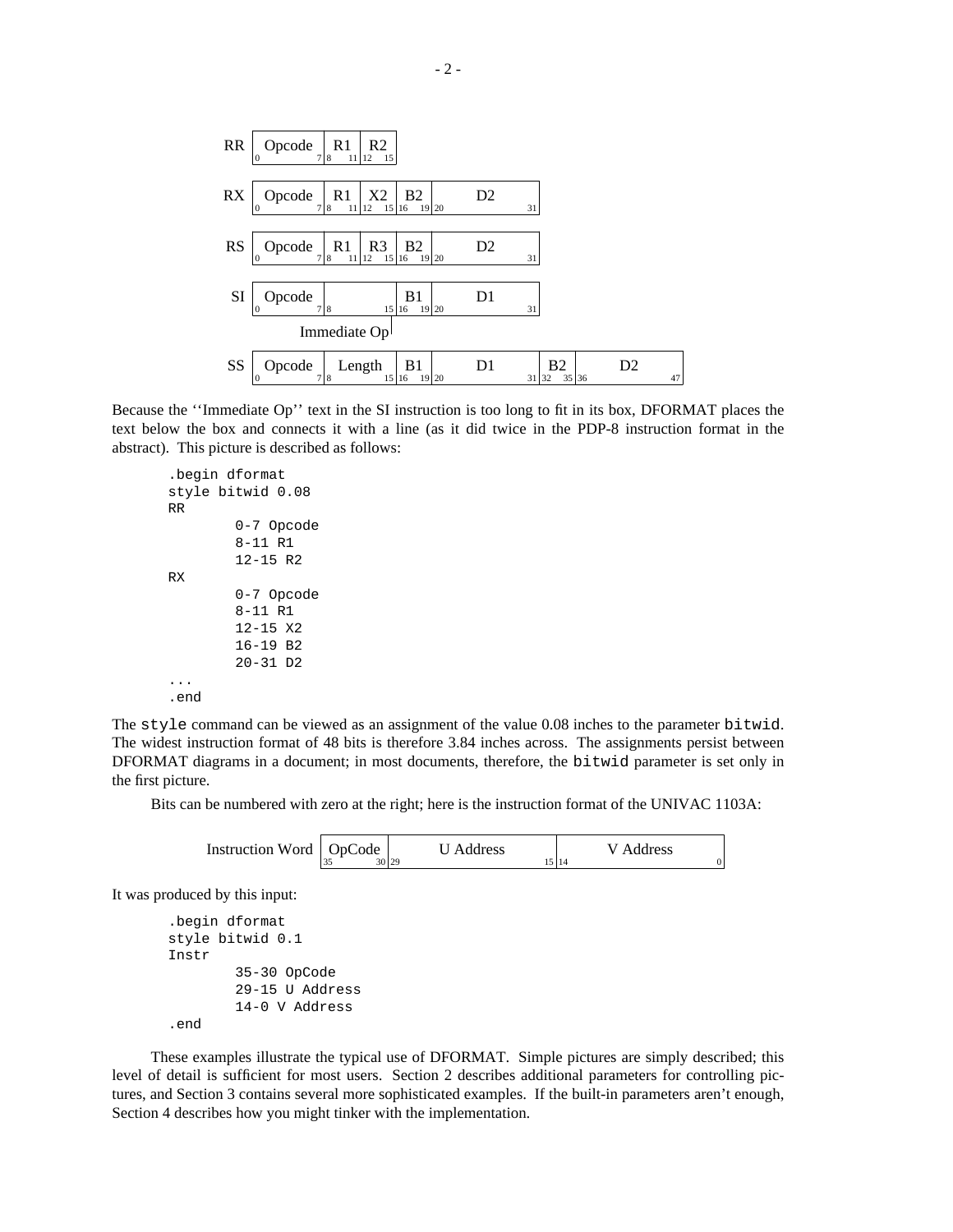#### **2. Adjusting Parameters**

Many computer systems have memory organized like this:

| Double Word  |  |                       |                                                       |                       |  |  |  |  |
|--------------|--|-----------------------|-------------------------------------------------------|-----------------------|--|--|--|--|
| Word<br>Word |  |                       |                                                       |                       |  |  |  |  |
|              |  | Half Word   Half Word |                                                       | Half Word   Half Word |  |  |  |  |
|              |  |                       | Byte   Byte   Byte   Byte   Byte   Byte   Byte   Byte |                       |  |  |  |  |

The picture was drawn by this DFORMAT description:

```
.begin dformat
style fill on
style bitwid 0.05
style recspread 0
style addr off
style recht 0.2
noname
        0-63 Double Word
noname
        0-31 Word
        32-63 Word
noname
        0-15 Half Word
        16-31 Half Word
        32-47 Half Word
        48-63 Half Word
 ...
.end
```
Setting the fill parameter to on produces filled boxes. The bitwid parameter of 0.05 makes the 64-bit record 3.2 inches wide. The recspread parameter is the spread between records; the value of 0 causes the records to be stacked with no intervening space. Assigning off to addr turns the addresses off; the default assignment is both, but it can also be set to either left or right. The recht parameter ensures that each record is depicted by a rectangle 0.2 inches high. All records have the name noname, so no text appears to the left of the records.

Diagrams with many long names in short fields can lead to esthetic problems. This picture, for instance,



was described by this input: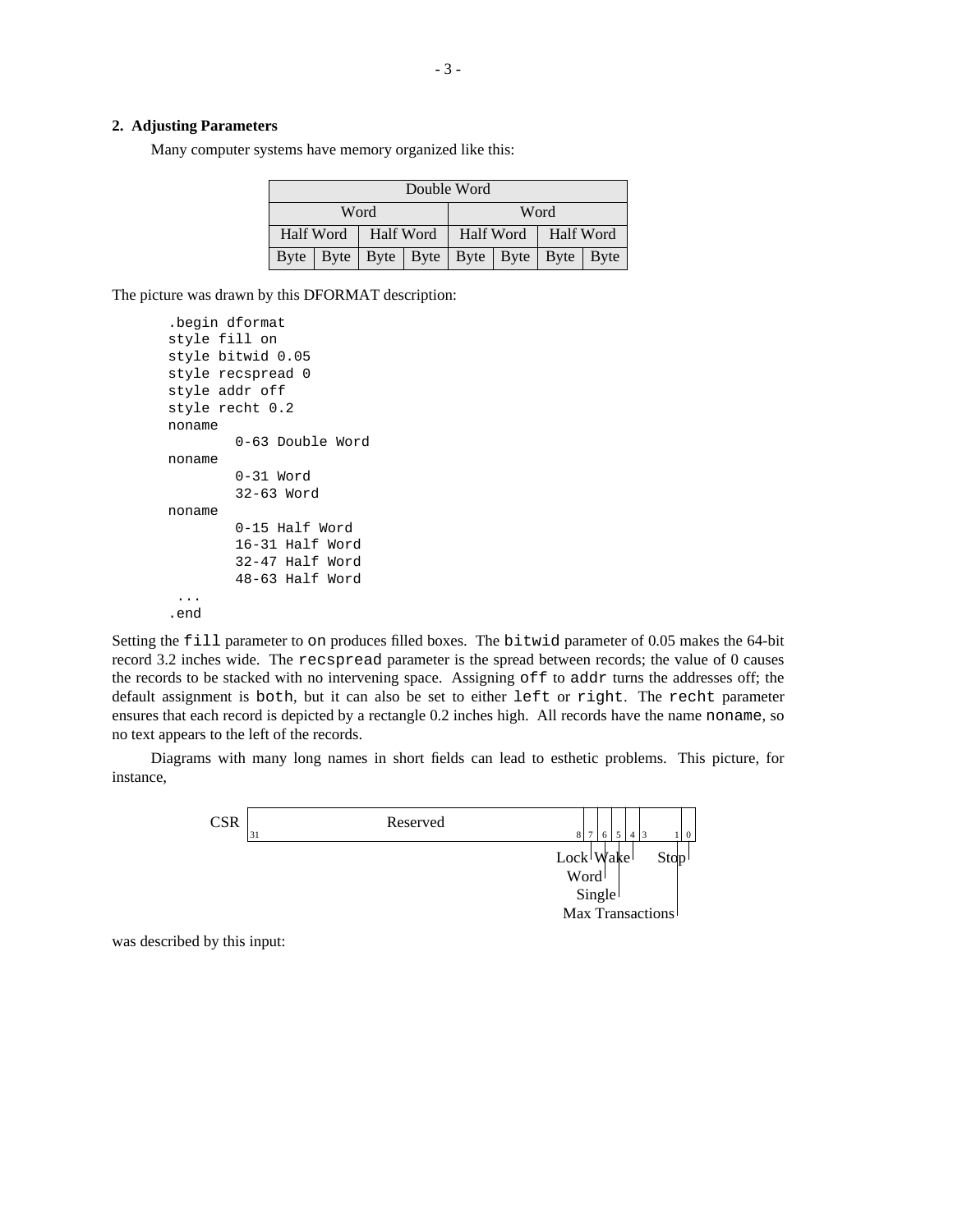```
.begin dformat
style bitwid 0.125
CSR
      31-8 Reserved
      7 Lock
      6 Word
      5 Single
      4 Wake
      3-1 Max Transactions
      0 Stop
.end
```
The field names that do not fit in the boxes are placed in channels below the fields, with as many names as possible in each channel. The lines that connect a field description to its box may pass through other text. If you prefer that lines not pass through text, then you can set the variable

```
style linethrutext 0
```
which results in this picture:



This table contains a complete list of available parameters.

| <b>NAME</b>  | INITIAL.<br><b>VALUE</b> | EXPLANATION                                          |
|--------------|--------------------------|------------------------------------------------------|
| hitwid       | 0.125                    | Width of 1 bit in inches                             |
| charwid      | 0.07                     | Width of 1 character in inches                       |
| recht        | 0.3                      | Height of boxes, in inches                           |
| recspread    | 0.15                     | Spread between boxes, in inches                      |
| textht       | 0.167                    | Height of text lines below box, in inches            |
| linedisp     | 0.04                     | Distance of line from right of box, in inches        |
| linethrutext |                          | Nonzero if lines may pass through text               |
| addrht       | 0.055                    | Height of addresses above box, in inches             |
| addrdelta    | 4                        | Delta point size for printing bits $(0 \le d \le 9)$ |
| addr         | both                     | Where to print addresses (left, right, both, off)    |
| fill         | off                      | On to fill boxes, off for unfilled boxes             |

 $\mathcal{L} = \{ \mathcal{L} \mid \mathcal{L} \in \mathcal{L} \}$  , where  $\mathcal{L} = \{ \mathcal{L} \mid \mathcal{L} \in \mathcal{L} \}$  , where  $\mathcal{L} = \{ \mathcal{L} \mid \mathcal{L} \in \mathcal{L} \}$ 

The variables addrht and addrdelta control the addresses printed at the corners of the field boxes; addrht is their height in inches above the bottom of the box and addrdelta is the decrease in point size from the default font size (so if it has the value 4 and the point size is 10, the addresses will be printed in 6-point). The variable charwid is the width of an average character, which is used to decide whether a text string will fit in its box (0.07 inches is about right for 10-point Times Roman, but any such value is only an approximation; notice the widths of MMMMM and iiiii). If text does overflow, it is placed beneath the boxes in channels textht inches high, and vertical lines are drawn down from linedisp inches from the right end of the box. If linethrutext is zero, then the connecting lines should not pass through other text. If fill is on, then records are drawn as filled boxes. To adjust the darkness of filled boxes, one passes an assignment through to PIC:

$$
pic\ fillval = 0.9
$$

Lower values produce darker backgrounds.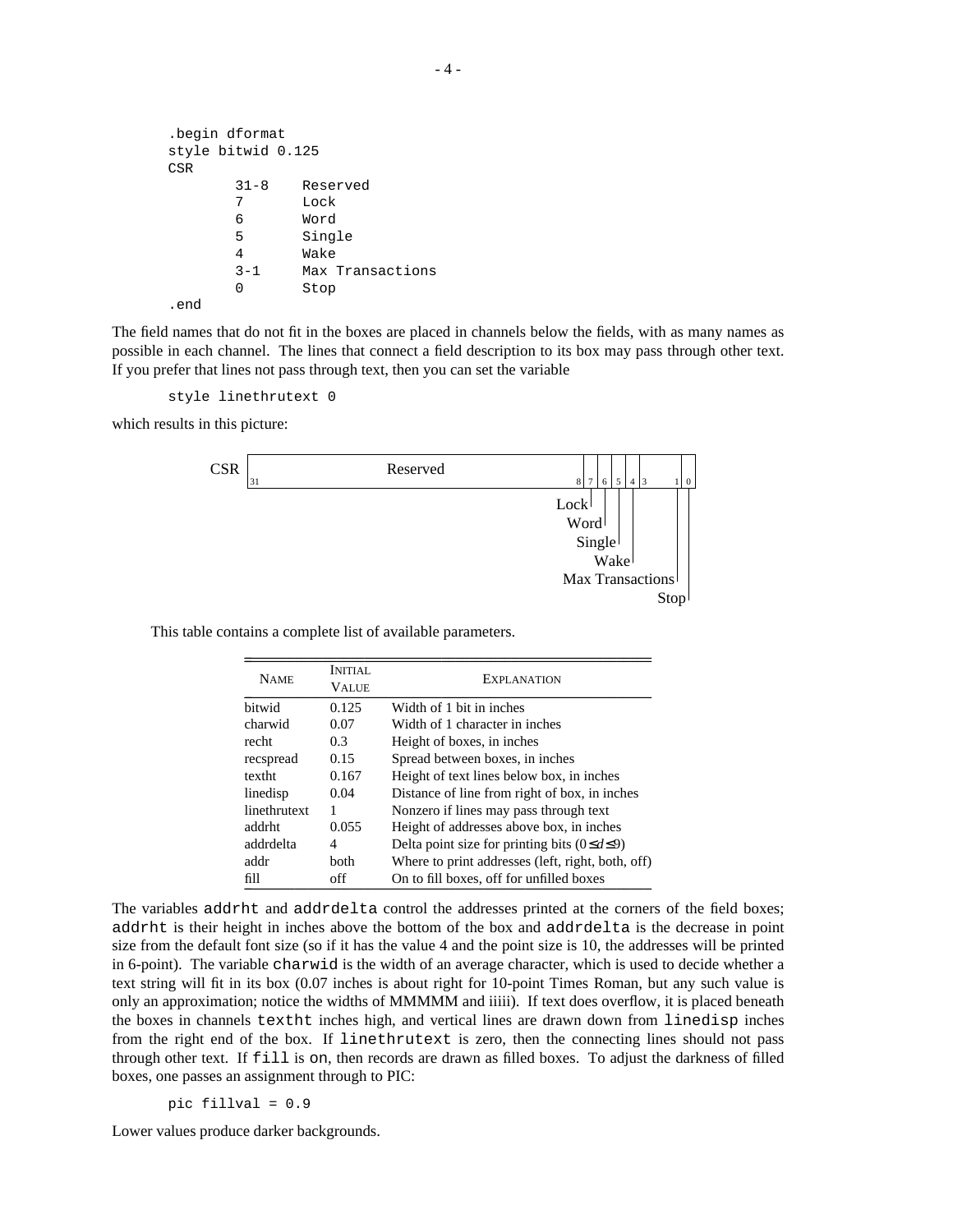The values of variables are retained from one DFORMAT display to another. This allows you to define a style for a document by setting all values in the first display. To allow you to use a different style in a single picture, the old value of a variable is stored when a new value is assigned. The old value of the variable bitwid, for instance, may be restored by an assignment of the form

```
style bitwid reset
```
The address of a field is typically specified by a pair of integers, as in 4-7. The single integer 4 is an abbreviation for the single-bit range 4-4. These two formats account for most fields, but two other kinds of specifications support more exotic fields:

 $\mathcal{L} = \{ \mathcal{L} \in \mathcal{L} \mid \mathcal{L} \in \mathcal{L} \}$  , where  $\mathcal{L} = \{ \mathcal{L} \in \mathcal{L} \}$ 

| FORMAT    | <b>INTERPRETATION</b>                 |
|-----------|---------------------------------------|
| i         | Field <i>i.i.</i> , width 1           |
| $i-i$     | Field <i>ij</i> , width $j-i+1$       |
| $l-r-w$   | Field $l.r$ , width $w$               |
| $l-r-w-t$ | Field $lr$ , width $w$ , box type $t$ |

The variables *i* and *j* must be integers, *w* may be a real, and *l* and *r* are strings. Under the third format, the field specified by

lo-hi-3

has left index ''lo'', right index ''hi'' and width 3 bits. Under the fourth format, each field may be given a type of ''dotted'' or ''dashed'' or ''solid'' (as in PIC, ''dot'' and ''dash'' are acceptable abbreviations). These conventions are illustrated in this nonsense figure



described by:

```
.begin dformat
style bitwid .3
noname
        1 A
        2-3 B
        lo-hi-3 C
        --3-invis ...
        88-90-3-dash D
.end
```
Spaces are not allowed in the indices, so if you want spaces in the output you will have to resort to vile troffery such as using " $\setminus |\setminus|$ " to represent two adjacent half spaces. We'll soon see that elaborate uses of this notation are somewhat clumsy, but they do get they job done.

DFORMAT has two final features that are useful for connecting fields in one record to fields in another record: field names and the ability to pass commands through to PIC. This picture



was produced by this description.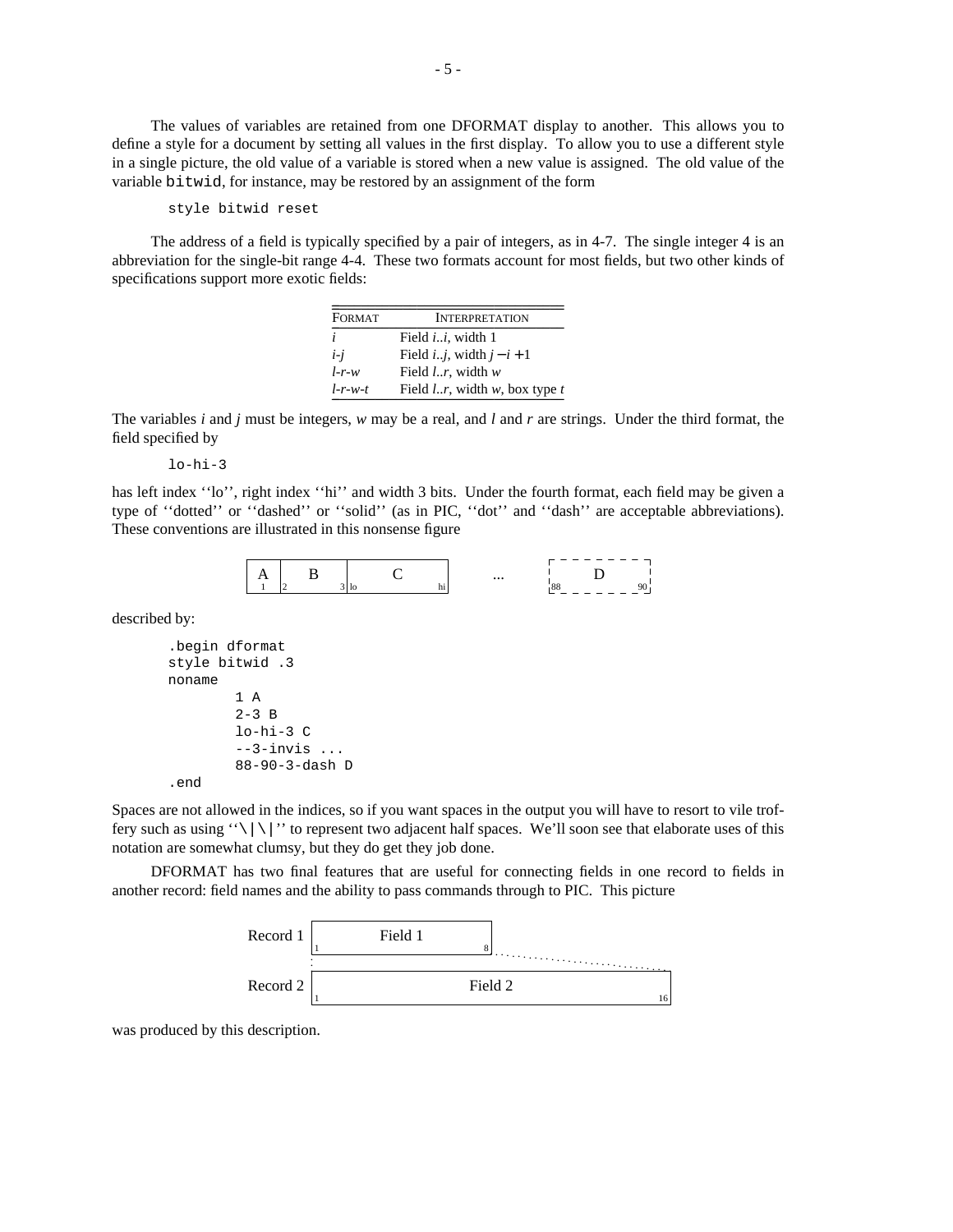```
.begin dformat
style bitwid .2
Record 1
  F1: 1-8 Field 1
Record 2
  F2: 1-16 Field 2
pic line dotted from F1.sw to F2.nw
pic line dotted from F1.se to F2.ne
.end
```
Field lines have leading white space; if the first string in such a line ends in a colon, it is interpreted as a name of the corresponding PIC box (recall that PIC names must begin with capital letters). If the first field on a line is the word ''pic'', then the rest of the line is passed through to be processed by PIC. We'll shortly see an application of these mechanisms.

### **3. Additional Examples**

DFORMAT can be used to prepare overhead transparencies and other material that requires oversize text. This large version of two System/360 instruction formats

| RR   Opcode   R1 |  |
|------------------|--|
|                  |  |

| $RX \mid$ Opcode   R1   X2   B2 |  |  |
|---------------------------------|--|--|
|                                 |  |  |

was described in this form:

```
.ps +10
.begin dformat
style bitwid 0.15
style recht 0.6
style recspread 0.3
style addrdelta 8
style addrht 0.1
style addr left
RR
        0-7 Opcode
        8-11 R1
        12-15 R2
RX
        0-7 Opcode
        8-11 R1
        12-15 X2
        16-19 B2
        20-31 D2
.end
.ps -10
```
The TROFF .ps +10 command increments the point size from 10 points to 20 points. The series of style commands sets the parameters to be more appropriate for this larger format. (I started by doubling any parameter that ''looked funny'' in the regular form, and then twiddled them to look a little better.) The assignment of left to the parameter addr causes only the left bit addresses to be printed (printing both looks a little crowded).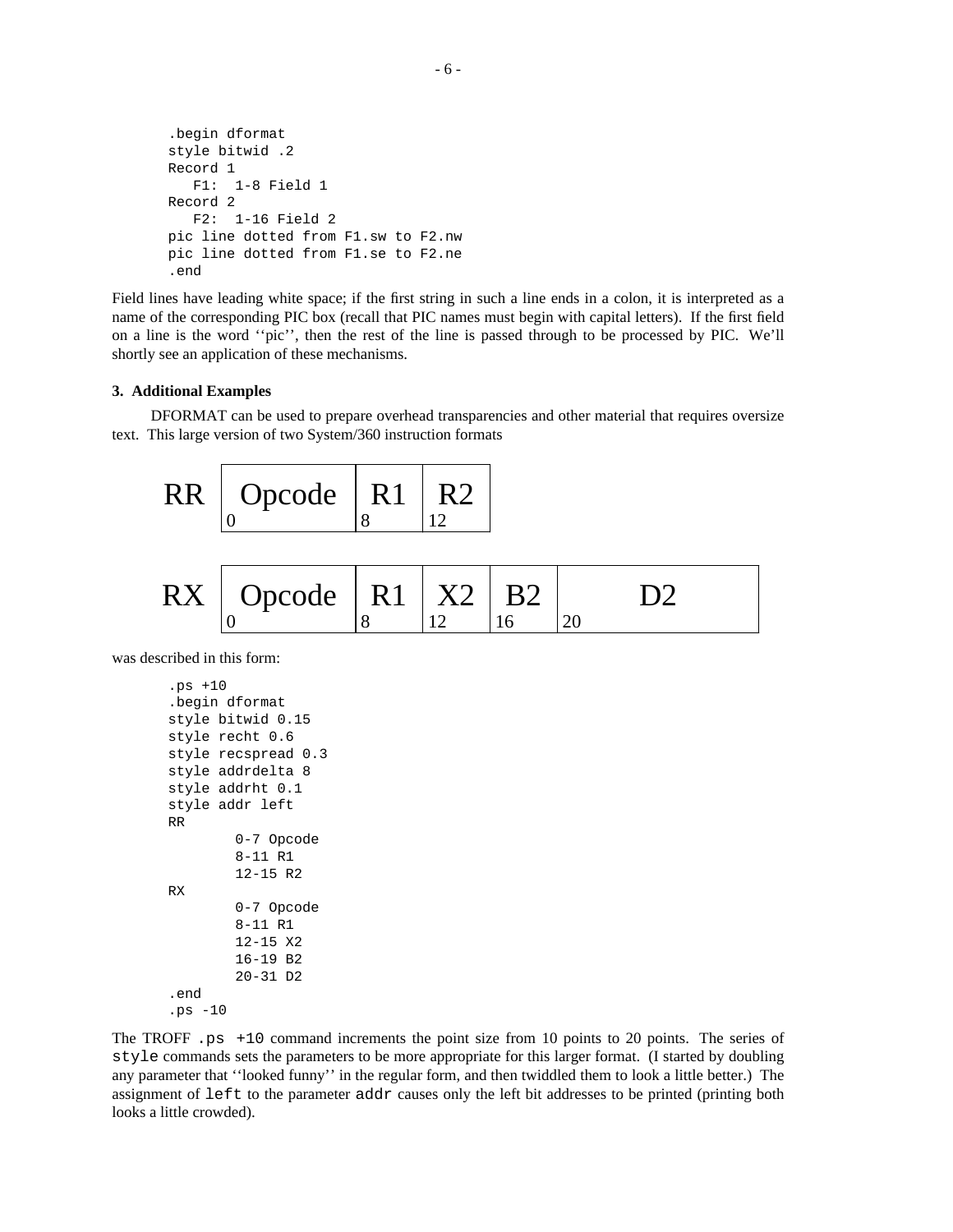The next figure shows the packets used in a data communications network. It represents the most complex kind of figure that can (well, more accurately, should) be drawn with DFORMAT.

|                                                                       | Frame             | Frame                  |                    | Frame    |                                  | Frame             |        | $\cdots$        |
|-----------------------------------------------------------------------|-------------------|------------------------|--------------------|----------|----------------------------------|-------------------|--------|-----------------|
|                                                                       |                   |                        |                    |          |                                  |                   |        |                 |
| Flags<br>8                                                            | <b>Status</b>     | $Chunk_1$              | Chunk <sub>2</sub> | $\cdots$ | Chunk <sub>m</sub>               | <b>CRC</b><br>16  |        | Flags<br>18     |
| <u>alle</u> provincia e consequente a la provincia e con esta españa. |                   |                        |                    |          |                                  |                   |        |                 |
| Data <sub>1</sub>                                                     | Data <sub>2</sub> | Data <sub>3</sub><br>8 | Data <sub>4</sub>  | $\cdots$ | Data <sub><math>n-1</math></sub> | Data <sub>n</sub> | Length | Channel #<br>10 |

The description uses complex field descriptions, named fields, PIC pass-throughs, and embedded EQN.

```
.begin dformat
style bitwid 0.08
style charwid 0
style recspread 0.3
noname
        --16 Frame
        --16 Frame
  A1: --16 Frame
        --16 Frame
        --8-dash ...
noname
  A2: 8--8 Flags
        8--8 Status
        --8 @roman Chunk sub 1@
  B1: --8 @roman Chunk sub 2@
        --8-dash ...
        --8 @roman Chunk sub m@
       16--16 CRC
  A3: 8--8 Flags
noname
  B2: 8--8 @roman Data sub 1@
        8--8 @roman Data sub 2@
        8--8 @roman Data sub 3@
        8--8 @roman Data sub 4@
        --8-dash ...
        8--8 @roman Data sub {n-1}@
        8--8 @roman Data sub n@
        6--6 Length
  B3: 10--10 Channel #
pic line dotted from A1.sw to A2.nw
pic line dotted from A1.se to A3.ne
pic line dotted from B1.sw to B2.nw
pic line dotted from B1.se to B3.ne
.end
```
#### **4. DFORMAT Implementation**

I hope that many users of DFORMAT will rarely need material beyond that contained in Section 1, and that Sections 2 and 3 cover most of the exceptions. If you want to go even further, there are no additional bells and whistles in DFORMAT; you must modify the program. This section begins by describing a miniature version of the program and then presents the entire source code.

This trivial version of DFORMAT draws simple data formats. It does not support parameters and style assignments, nor does it place long strings below their boxes.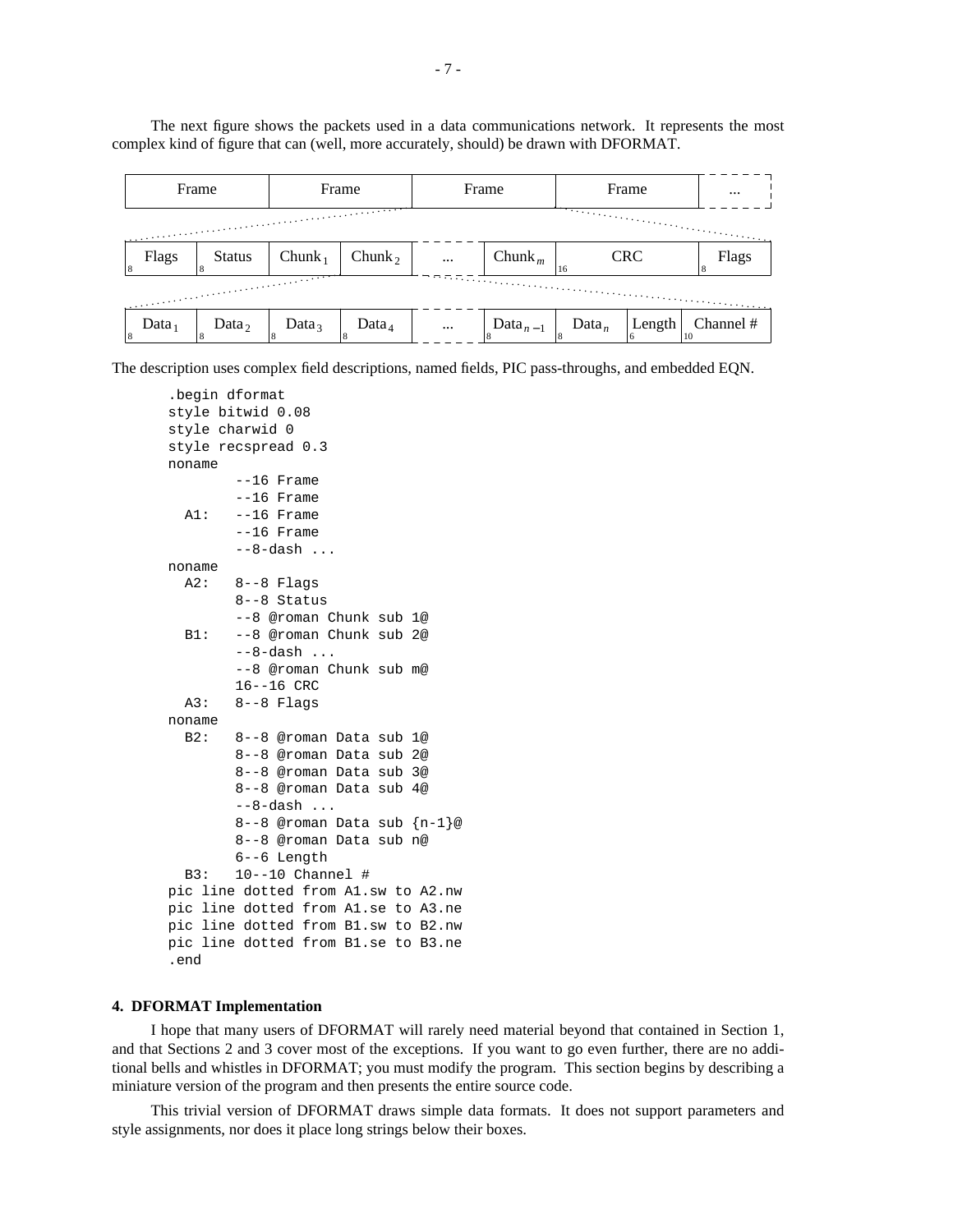```
awk '
inlang == 0 { if ($0 !~ /^\.begin[ \t]/ || $2 != "dformat") print
                else \{ inlang = 1; print ".PS"; boxacnt = 0 \}next
              }
\wedge \wedge .end/ \{ inlang = 0; print ".PE"; next \}/ˆ[ˆ \t]/ { printf "BoxA: box invis ht 0.3 wid 0"
                if (boxacnt++) printf " with .n at BoxA.s - (0,0.15)"
                printf "\n"
                printf " \forall "$s: \forall " rjust at BoxA.w\n\timesn", $0
                printf " BoxB: box invis ht 0.3 wid 0 at BoxA\n"
                next
               }
/./ \{ \text{range} = $1; $1 = "" \}gsub(/^[ \t]+/, ""); gsub(/[ \t]+$/, ""); text = $0
                n = split(range, x, "-")
                rlo = x[1]rhi = (n >= 2) ? x[2] : rlo
                rwid = rhi - rlo + 1
                printf " BoxB: box %s ht .3 wid %g with .w at BoxB.e\n",
                        btype, rwid*.2
                printf " \iota"%s\" at BoxB.c\n", text
                printf "\t\" \\s-4%s\\s+4\" ljust at BoxB.sw + (0,.06)\n", rlo
                printf "\t\"\\s-4%s\\s+4 \" rjust at BoxB.se + (0, .06)\n", rhi
              }
' \mathsf{S}^*
```
This sample input

```
.begin dformat
Record 1
        0-7 Field 1a
        8-15 Field 1b
Record 2
        0-5 Field 2a
        6 2b
.end
```
produces this picture



by making this PIC file: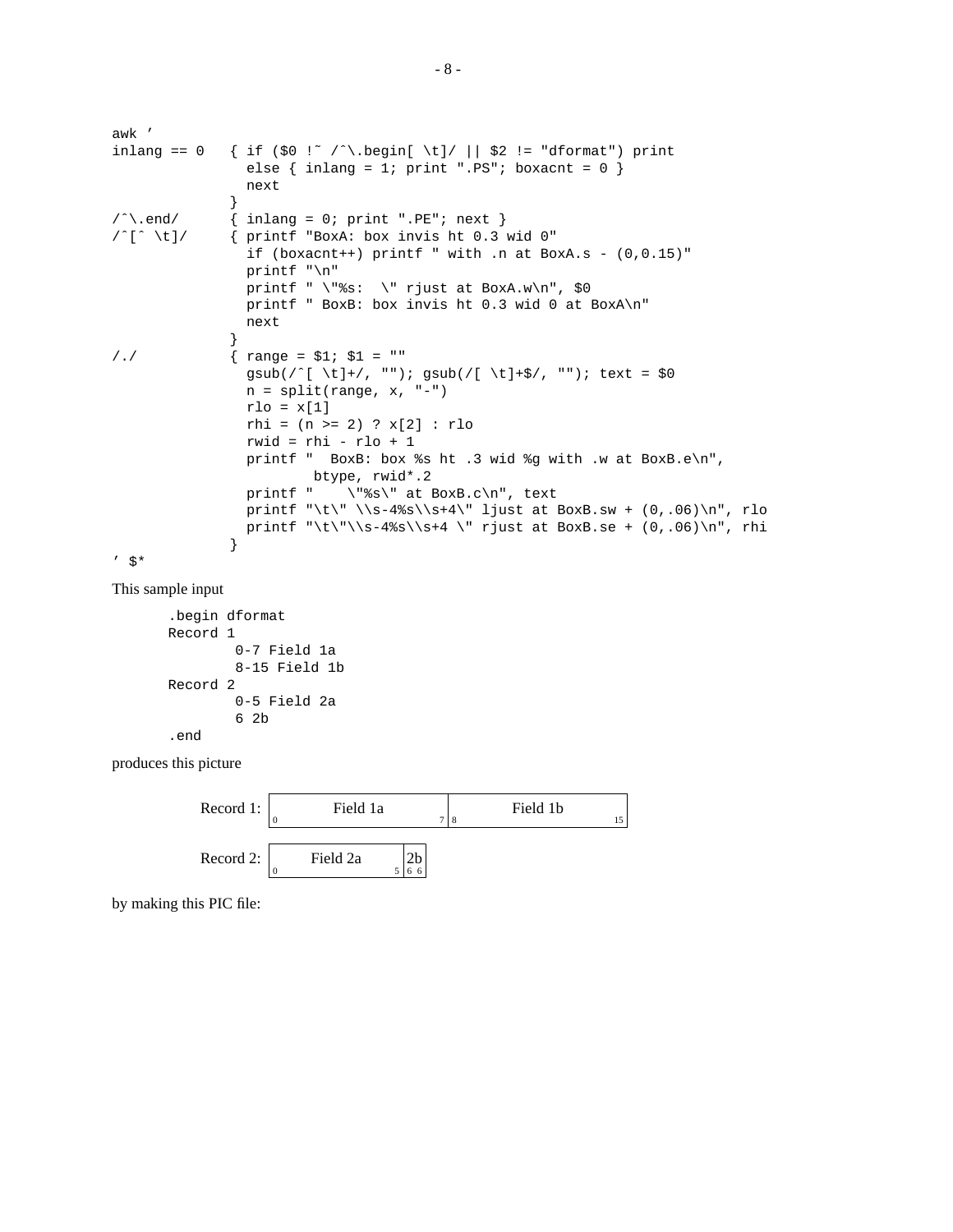```
.PS
BoxA: box invis ht 0.3 wid 0
"Record 1: " rjust at BoxA.w
BoxB: box invis ht 0.3 wid 0 at BoxA
 BoxB: box ht .3 wid 1.6 with .w at BoxB.e
    "Field 1a" at BoxB.c
        " \s-40\sqrt{s+4}" ljust at BoxB.sw + (0,.06)
        "\s-47\s+4" rjust at BoxB.se + (0, .06)BoxB: box ht .3 wid 1.6 with .w at BoxB.e
    "Field 1b" at BoxB.c
        " \s-48\s+4" ljust at BoxB.sw + (0, .06)"\s-415\s+4 " rjust at BoxB.se + (0, .06)BoxA: box invis ht 0.3 wid 0 with .n at BoxA.s - (0,0.15)"Record 2: " rjust at BoxA.w
BoxB: box invis ht 0.3 wid 0 at BoxA
 BoxB: box ht .3 wid 1.2 with .w at BoxB.e
    "Field 2a" at BoxB.c
        " \simeq 40\simeq 4" ljust at BoxB.sw + (0,.06)
        "\s-45\s+4 " rjust at BoxB.se + (0,.06)BoxB: box ht .3 wid 0.2 with .w at BoxB.e
    "2b" at BoxB.c
        \sqrt{s-46\sqrt{s+4}} ljust at BoxB.sw + (0,.06)
        "\s-46\s+4 " rjust at BoxB.se + (0, .06).PE
```
The complete program produces similar PIC output; here is the source code.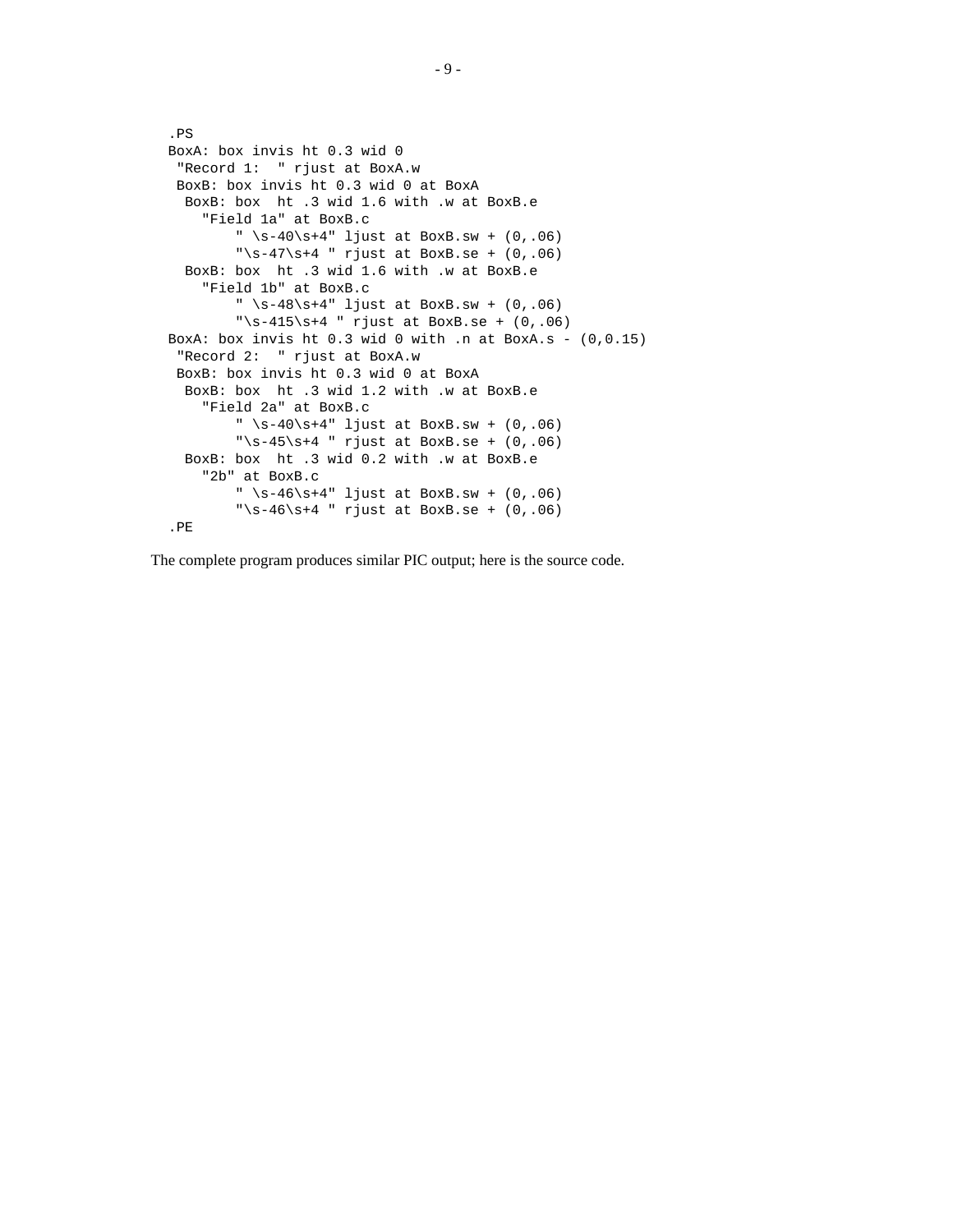awk ' function error(s) { print "dformat error: " s " near input line " NR | "cat 1>&2" } BEGIN  $\{ s = \text{"recht } 0.3 \text{ addrht } 0.055 \text{ respectively.} \}$  $s = s$  "charwid  $0.07$  textht  $0.167$  addrdelta  $4$  " s = s "bitwid 0.125 linedisp 0.04 addr both " linethrutext 1"  $n = split(s, x)$ for  $(i = 1; i \le n-1; i += 2)$  oparm $[x[i]] = \text{perm}[x[i]] = x[i+1]$ } inlang == 0 { if (\$0 !~ /^\.begin[ \t]/ || \$2 != "dformat") print else { inlang =  $1$ ; print ".PS"; boxacnt =  $0$ if (firstpic != 1)  $\{$  firstpic = 1; print "fillval = 0.9"  $\}$ } next }  $\wedge$   $\wedge$  .end/  $\{$  inlang = 0; print ".PE"; next } \$1 == "style" { if (!(\$2 in parm)) error("unrecognized name: " \$2) else if  $($ \$3 == "reset") {  $t = \text{oparm}[\$2]; \text{oparm}[\$2] = \text{parm}[\$2]; \text{parm}[\$2] = t$ } else {  $oparm[$2] = parm[$2]; parm[$2] = $3$ } next }  $$1 == "pic" { $1 = "": print $0; next }$ /ˆ[ˆ \t]/ { printf "BoxA: box invis ht %g wid 0", parm["recht"] if (boxacnt++) printf " with .n at BoxA.s -  $(0, \frac{2}{3}q)$ ", parm["recspread"] + maxdy\*parm["textht"] printf "\n" maxdy = sumboxlen = 0 gsub(/[ \t]+\$/, "") if (\$0 != "noname") { printf " \"%s \" rjust at BoxA.w\n", \$0 printf " box invis with .e at BoxA.w ht 0 wid %g\n", parm["charwid"] \* (length(\$0) + 3) } printf " BoxB: box invis ht %g wid 0 at BoxA\n", parm["recht"] next }  $/$ ./  $\{$  boxname = "" if (\$1 ˜ /:\$/) { boxname = substr(\$1, 1, length(\$1)-1) \$1 = ""; \$0 = " " \$0 } range = \$1; \$1 = "" gsub(/ˆ[ \t]+/, ""); gsub(/[ \t]+\$/, ""); text = \$0 n = split(range, x, "-") rlo =  $x[1]$ <br>rhi =  $(n \ge 2)$  ?  $x[2]$  $x[2]$  : rlo cwid = (rhi >= rlo) ? rhi - rlo + 1 : rlo - rhi + 1 rwid = (n >= 3) ? (0 + x[3]) : cwid  $btvpe = x[4]$ if (btype !˜ /ˆ(dot|dash|invis)/) btype = "solid" textlen =  $\text{param}['charwid]$  \* length(text) boxlen = parm["bitwid"] \* rwid  $dy = 0$ if (textlen > boxlen) { # set dy, the channel for this text  $chan[\max dy+1] = -999$ for  $(dy = 1; chan[dy]+textlen > sumboxlen; dy++);$ if (dy > maxdy) maxdy = dy if (parm["linethrutext"] == 0) for  $(k = 1; k <= dy; k++)$ chan[k] = sumboxlen+boxlen else chan[dy] = sumboxlen }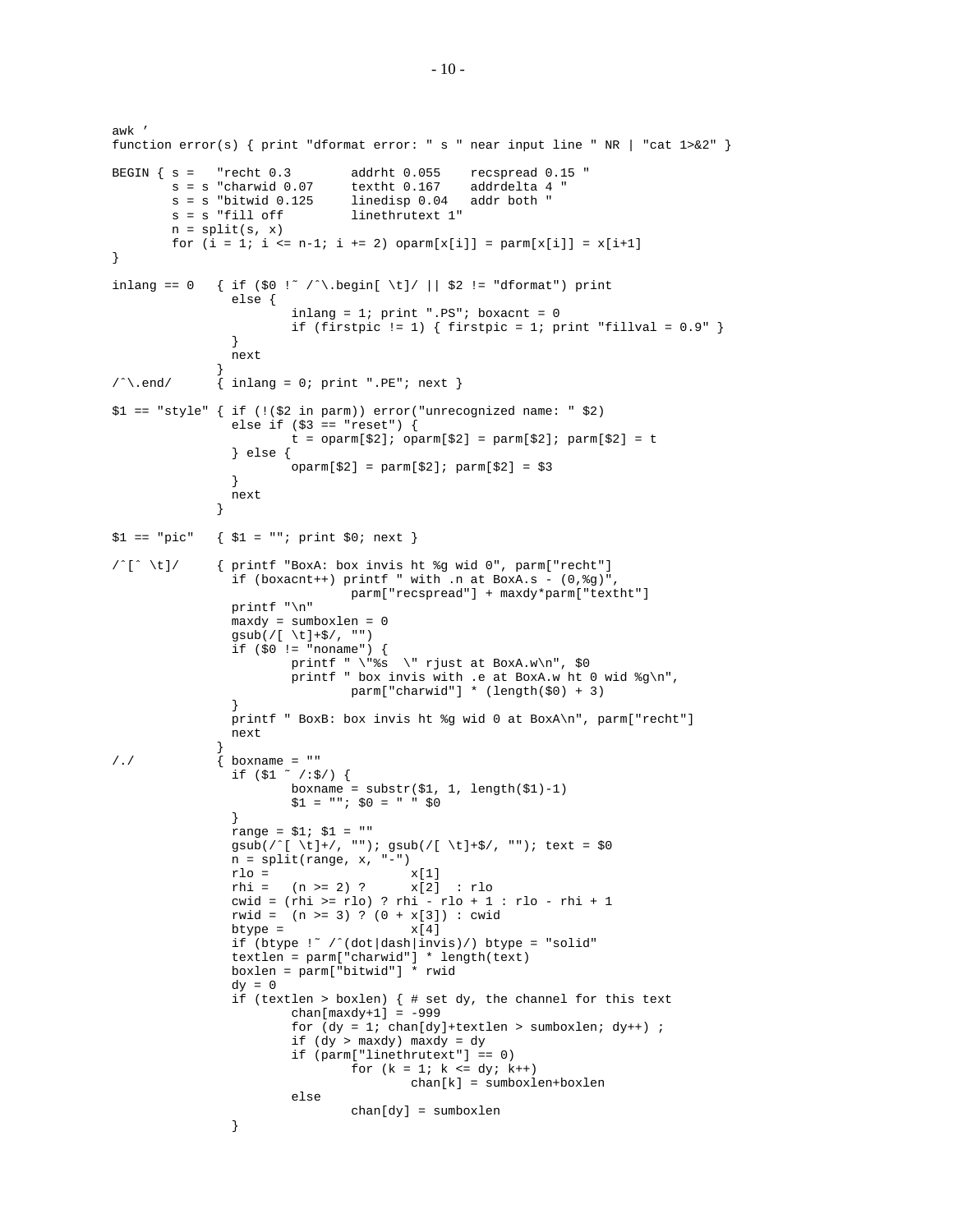```
sumboxlen += boxlen
                    fill = "if (param['fill''] == "on") fill = " fill"if (boxname != "") printf " %s:", boxname
                    printf " BoxB: box %s %s ht %g wid %g with .w at BoxB.e\n",
                    fill, btype, parm["recht"], boxlen<br>if (dy == 0) printf " \"%s\" at BoxB.c\n
                                                 if (dy == 0) printf " \"%s\" at BoxB.c\n", text
                    else { if (rwid < 2) start = "BoxB.s"
                              else start = "BoxB.se - (" parm["linedisp"] ",0)"<br>printf " line from %s down %\ln".
                                            line from %s down %g\n",
                              \begin{minipage}{.4\linewidth} start, dy*parm['textht']\nprintf " \ \text{``$s\\\\'\ at last li'\n}printf " \N'%s\\|\" at last line .s rjust\n", text printf " box invis with .e at last line .s ht 0 w
                                             box invis with .e at last line .s ht 0 wid g\n\textlen
                    }
                    if (parm["addr"] ˜ /ˆ(left|right|both)$/) {
                         dp = int(parm["addrdelta"]) # Delta Point size
                         if (dp < 0 || dp > 9) error("bad addrdelta value: " dp)<br>dah = parm["addrht"] # Delta Addr Height
                                                                # Delta Addr Height
                         pb = parm["addr"] # Parameter for Bits
                         \begin{array}{lll} \texttt{if (rlo == rhi) {} \\ \texttt{printf} & \texttt{'} \end{array}\nu' \|\s-8d\s\|\s+8d\' at BoxB.s + (0,%g)\n",
                                        dp, rlo, dp, dah
                         } else {
                              if (pb == "left" || pb == "both" )printf "\t\"\\|\\s-%d%s\\s+%d\" ljust at BoxB.sw + (0, %g)\n",
                                        dp, rlo, dp, dah
                              if (pb == "right" || pb == "both")printf "\t\"\\s-%d%s\\s+%d\\|\" rjust at BoxB.se + (0,%g)\n",
                                        dp, rhi, dp, dah
                         }
                    }
                  }
END { if (inlang) error("eof inside begin/end") }
```
 $'$   $\mathbb{S}^*$ 

I built DFORMAT for a colleague who wanted to include data formats in a document. He described the problem to me on a Friday afternoon. I wrote the first version in a couple of hours on Saturday; it was a tad larger and dirtier than the simple version presented above. After my colleague agreed that the output was in the right ballpark, I spent six hours on Sunday adding parameters, error checking, and several other fancinesses. The program had just one user for a couple of months, but I described it to a number of other people. After several requests for the code, I spent a few days polishing the program and writing this document. Thus the paper in your hand now, complete with code, represents roughly one staff-week of programmer time.

Were one to insist on putting more effort into this project, there are several obvious choices. Field names that overflow the boxes are usually handled pretty well by the simple algorithm in the current program, but some users might like to be able to control the process explicitly. One could build a DFORMAT-like language for other typesetting systems, such as TEX. If you don't have access to sophisticated output devices, you could write a program to translate from a DFORMAT-like language into a character array:

| $RR$   Opcode   $R1$   $R2$ |      |  |          |  |    |  |  |  |
|-----------------------------|------|--|----------|--|----|--|--|--|
| 0                           | 8 12 |  |          |  |    |  |  |  |
| RX  Opcode   R1   X2   B2   |      |  |          |  | D2 |  |  |  |
|                             | 8.   |  | 12 16 20 |  |    |  |  |  |